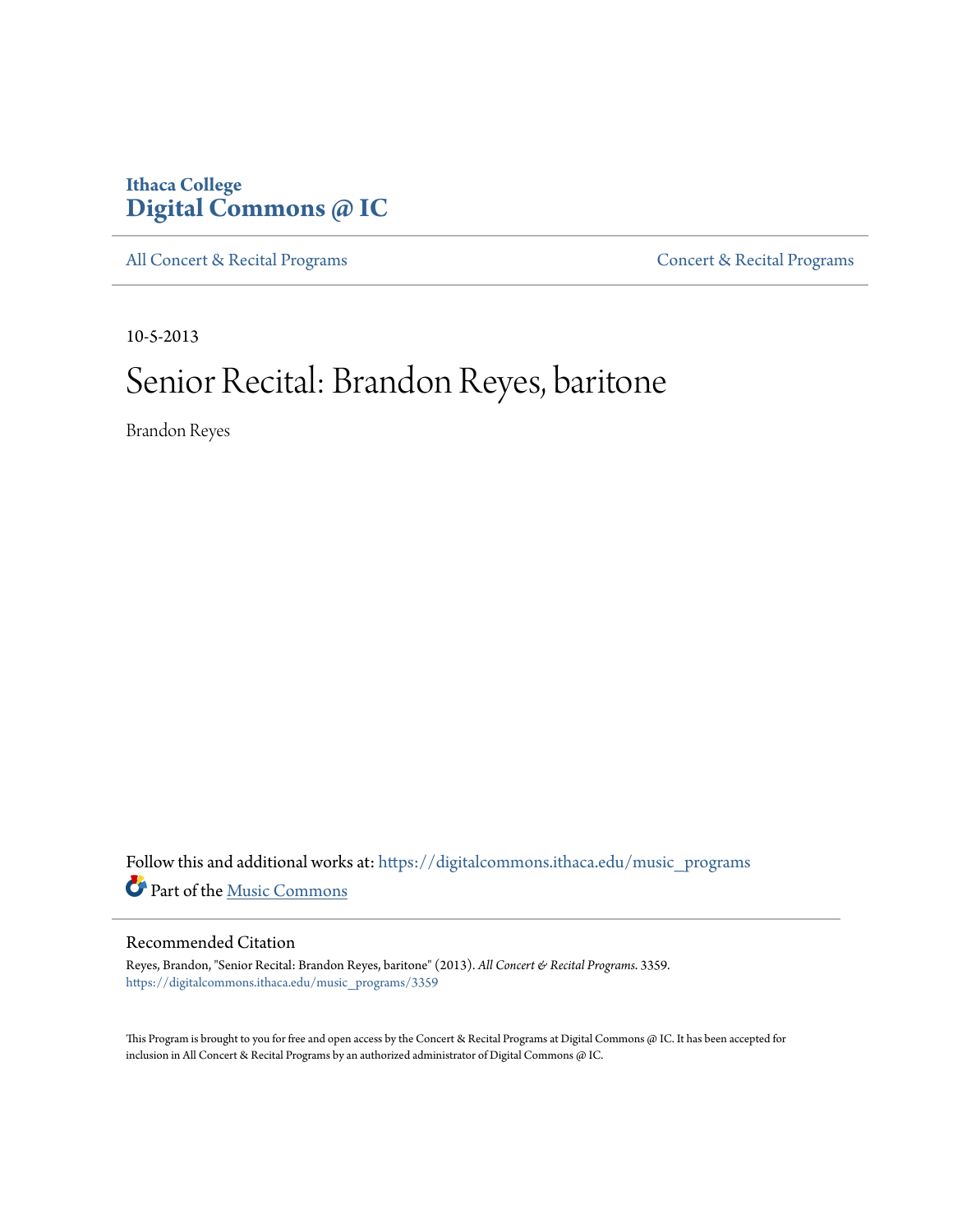# **Senior Recital:** Brandon Reyes, baritone

**THES JUVALATA CRITER FOR LIVEIG** 

John Wysocki, piano Cornell Hawai'i Club Boom! Quartet

Nabenhauer Recital Room Saturday October 5th, 2013 3:00 pm

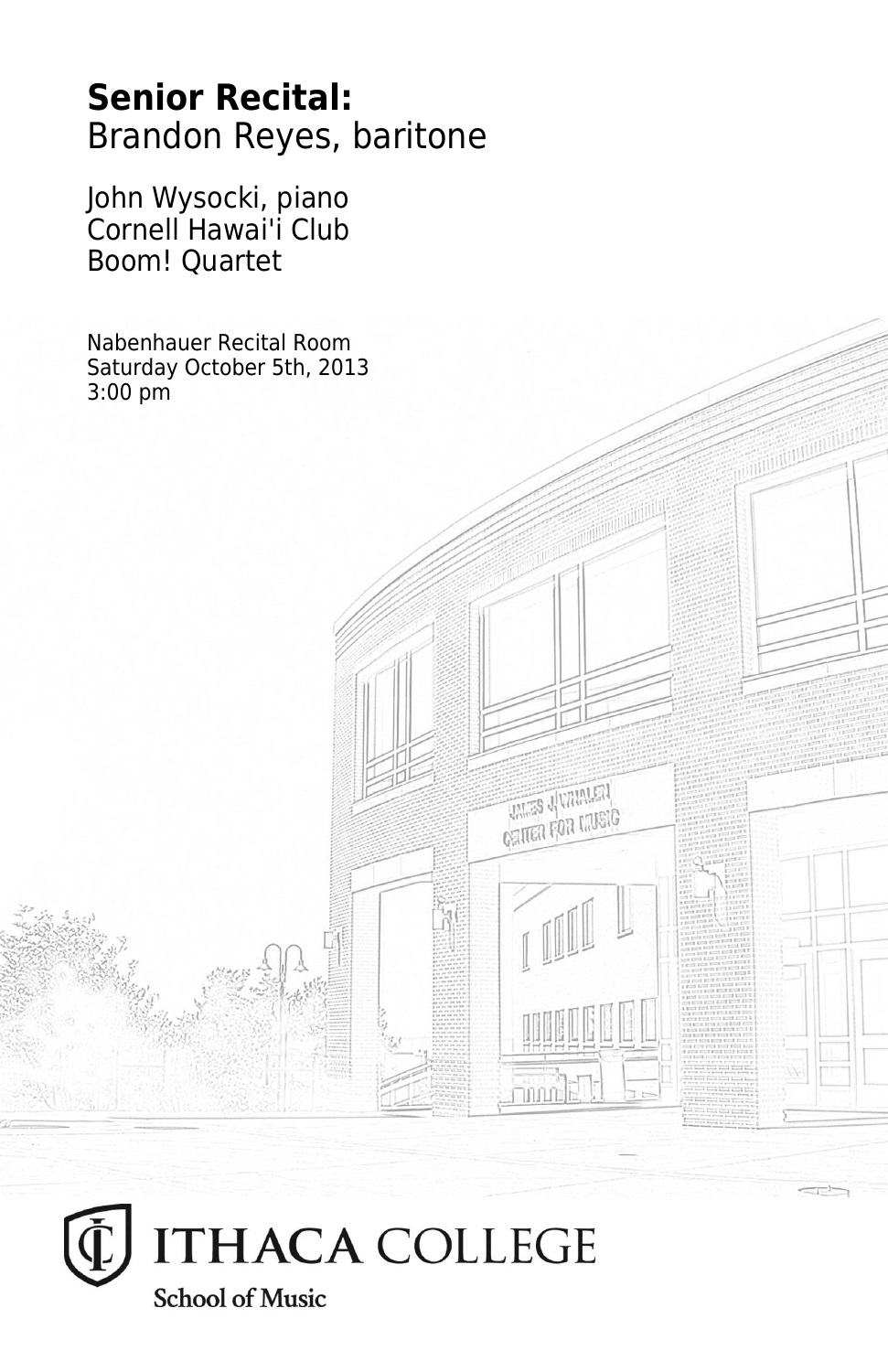# **Program**

L'ultima Canzone Francesco Paolo Tosti

Don Quichotte à Dulcinée **Maurice Ravel** Maurice Ravel I. Chanson romanesque (1875-1937) II. Chanson épique III. Chanson à boire

Wie Melodien zieht es mir Voltagen auch auch auch Johannes Brahms

Empty Chairs at Empty Tables from Les Misérables

Claude-Michel Schönberg (b. 1944)

Canción de Cuna Para Dormir a un Negrito Xavier Montsalvatge

(1912-2002)

**Intermission**

Tika Tonu Traditional Mark Keali'i Ho'omalu Ka Nohona Pili Kai Words by Keali`i Reichel & Puakea Nogelmeier

Members of the Cornell Hawai'i Club

Boom! Quartet Selections to be announced

Keep the Whole World Singing Words, Music and Arrangement by Willis A. Diekema Mark Nelson, Nicholas DiLorenzo, Bruce Crane

(1846-1916)

(1833-1897)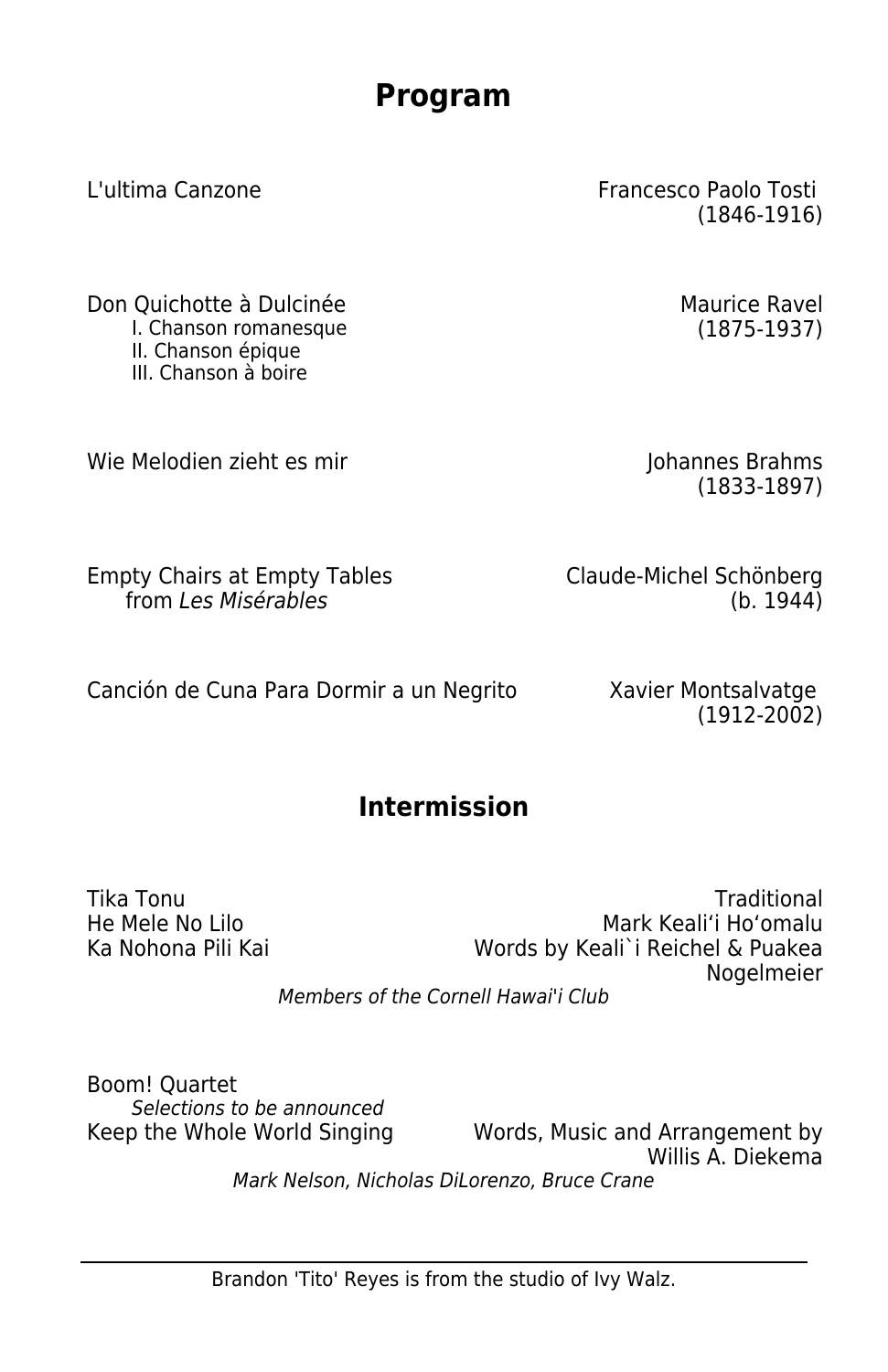# **Translations L'ultima Canzone**

M'han detto che domani They told me that tomorrow Nina vi fate sposa, Nina, you will be a bride. Ed io vi canto ancor la serenata! Yet still I sing my serenade to you! Là nei deserti piani, and the Up on the barren plateau, Là, ne la valle ombrosa, https://www.in the shady valley, Oh quante volte a voi l'ho ricantata! oh, how often I have sung it to you!

Foglia di rosa, established all'estatuburgo di Rose-petal, O fiore d'amaranto, O flower of amaranth, Se ti fai sposa, se though you marry, Io ti sto sempre accanto. I shall be always near.

Domani avrete intorno Tomorrow you'll be surrounded Feste, sorrisi e fiori, https://www.by celebration, smiles and flowers,

Ma sempre, notte e giorno, and the Yet always, by day and by night, Piena di passione with passionate moan Verrà, gemendo a voi la mía canzone. my song will sigh to you.

Foglia di menta, etternativa di menta, etternativa di menta, etternativa di mentale di mentale di mentale di m Nina, rammenta<br>
I baci che t'ho dato!<br>
I baci che t'ho dato!<br>
I baci che t'ho dato!

Nè penserete ai nostri vecchi amori. and will not spare a thought for our past love.

O fiore di granato, and the control of flower of pomegranate, the kisses I gave you!

Ah! ... Ah! ... **Ah! ... Ah! ... Ah! ...** 

#### **Chanson romanesque**

Si vous me disiez que la terre If you told me the eternal turning À tant tourner vous offensa, Of the world, offended you, Je lui dépêcherais Pança: I would send Panza:

Si vous me disiez que l'ennui If you told me you were bored by Vous vient du ciel trop fleuri d'astres, the number of stars in the sky, Déchirant les divins cadastres, I would tear the heavens apart, Je faucherais d'un coup la nuit. Erase the night in one swipe.

Ainsi vidé ne vous plaît point, space doesn't please you, J'étoilerais le vent qui passe. I would fill the wind with stars.

Mais si vous disiez que mon sang But, my Lady, if you told me Je blêmirais dessous le blâme That reprimand would turn me pale Et je mourrais, vous bénissant. And, blessing you, I would die.

Vous la verriez fixe et se taire. you would see it motionless and silent.

Si vous me disiez que l'espace If you told me that the now-empty Chevalierdieu, la lance au poing, Chevalierdieu, with a lance at hand,

Est plus à moi qu'à vous, ma Dame, that my blood is more mine than yours,

Ô Dulcinée. Oh, Dulcinée.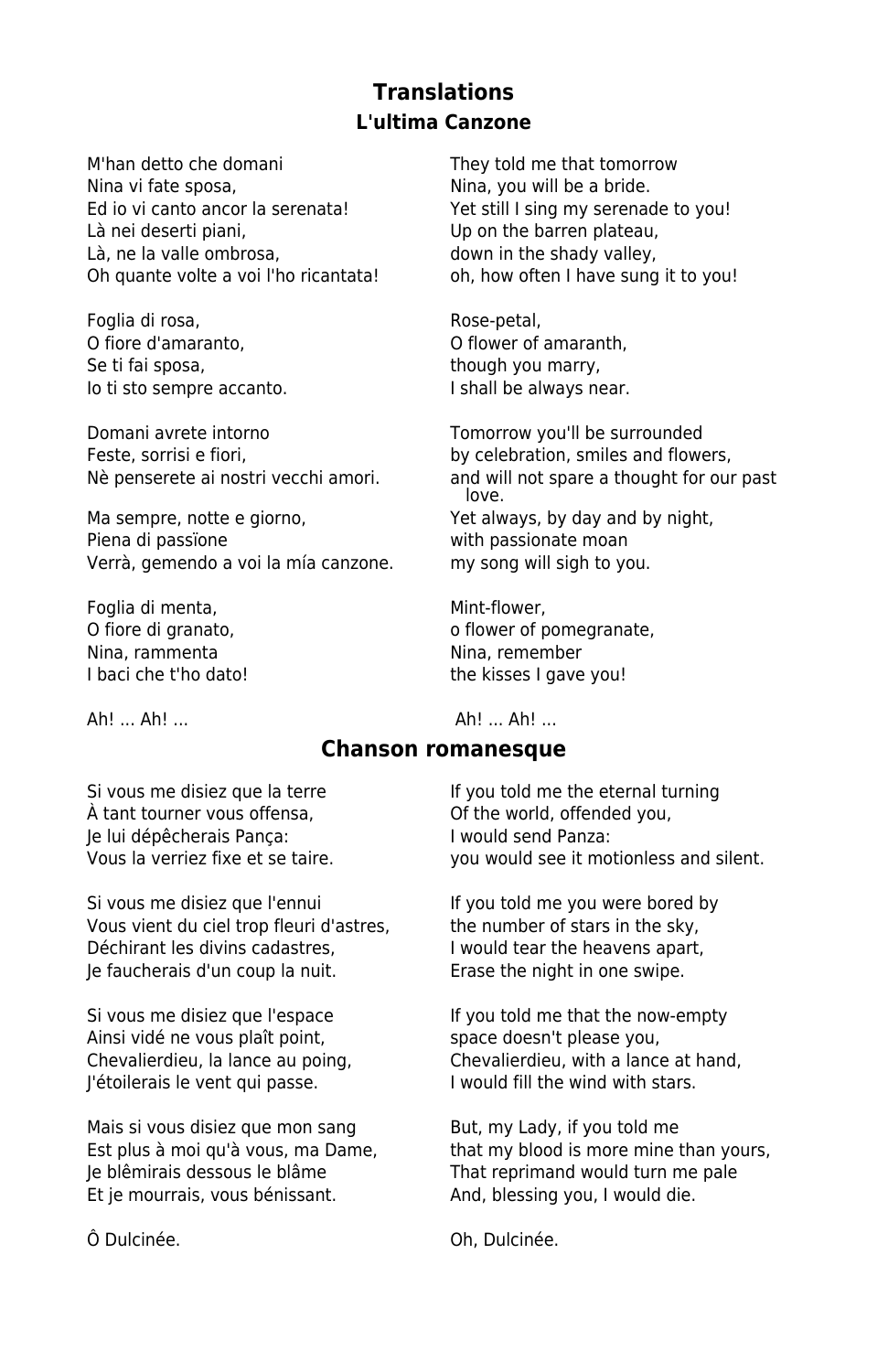# **Chanson épique**

Bon Saint Michel qui me donnez loisir Good Saint Michael, who gives me the

De voir ma Dame et de l'entendre, to see my Lady and to hear her. Bon Saint Michel qui me daignez choisir Good Saint Michael who deigns to

Pour lui complaire et la défendre, to please and defend her. Avec Saint Georges sur l'autel With Saint George to the altar De la Madone au bleu mantel. **On the Virgin in the blue mantle.** 

Et son égale en pureté And his equal in purity Et son égale en piété And his equal in piety Comme en pudeur et chasteté: As in modesty and chastity: Ma Dame. **Market Contract Contract Contract Contract Contract Contract Contract Contract Contract Contract Contract Contract Contract Contract Contract Contract Contract Contract Contract Contract Contract Contract Contrac** 

Ô grands Saint Georges et Saint Michel O Great Saint George and Saint Michael L'ange qui veille sur ma veille. The angel who quards my watch Ma douce Dame si pareille My sweet Lady, so much like you À Vous, Madone au bleu mantel! Virgin in the blue mantle! Amen. Amen.

 chance choose me Bon Saint Michel veuillez descendre Good Saint Michael will you descend

D'un rayon du ciel bénissez ma lame With a beam from heaven, bless my sword

## **Chanson à boire**

Foin du bâtard, illustre Dame, Fig for the bastard, illustrious Lady Qui pour me perdre à vos doux yeux Who, for losing me in your sweet eyes Dit que l'amour et le vin vieux Tells me that love and old wine Mettent en deuill mon coeur, mon âme! Put my heart and soul in mourning.

Ah! Je bois à la joie! I drink to pleasure! La joie est le seul but entitled but all the Pleasure is the only goal, Où je vais droit... Lorsque j'ai ... To which I go straight... lorsque j'ai bu! When I've drunk !

Qui geint, qui pleure et fait serment who moans, who cries and swears D'être toujours ce pâle amant Always being the pallid lover, Qui met de l'eau dans son ivresse! Watering down his his intoxication

Ah! Je bois à la joie!... 
and a latter that is a latter of the pleasure! ...

Foin du jaloux, brune maîtresse, Fig for the jealous, dark-haired mistress

#### **Wie Melodien zieht es mir**

| Wie Melodien zieht es         | It moves like a melody,         |
|-------------------------------|---------------------------------|
| Mir leise durch den Sinn.     | Gently through my mind;         |
| Wie Frühlingsblumen blüht es, | It blossoms like spring flowers |
| Und schwebt wie Duft dahin.   | And wafts away like fragrance.  |
|                               |                                 |

Doch kommt das Wort und faßt es But when it is captured in words,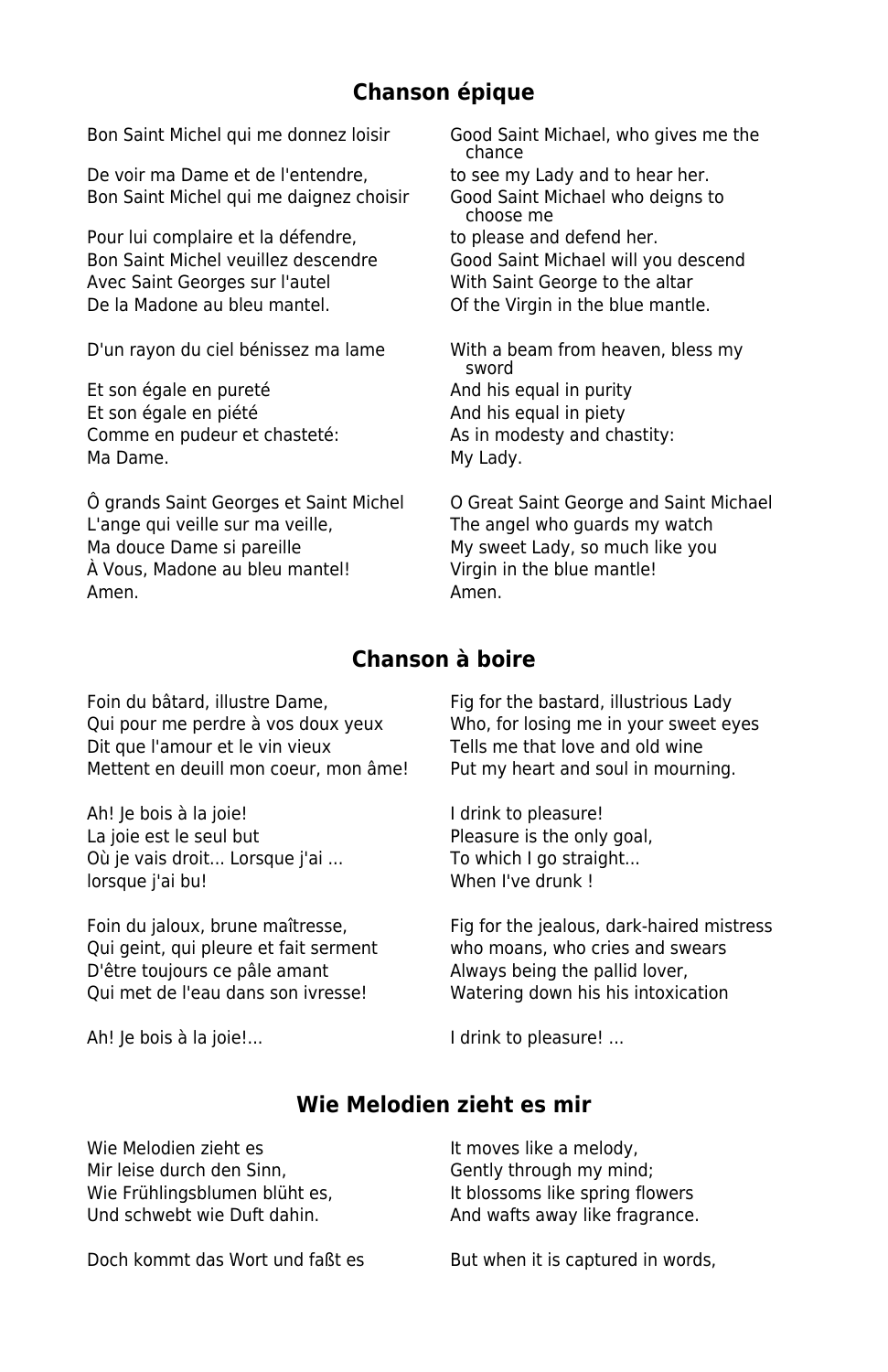Und führt es vor das Aug', and placed before my eyes, Wie Nebelgrau erblaßt es It turns pale like a gray mist Und schwindet wie ein Hauch. And disappears like a breath.

Ein feuchtes Auge ruft. My moist eyes call forth.

Und dennoch ruht im Reime And yet, remaining in my rhymes Verborgen wohl ein Duft, There hides still a fragrance, Den mild aus stillem Keime Which mildly from the quiet bud

### **Canción de Cuna Para Dormir a un Negrito**

Ninghe, ninghe, ninghe, tan chiquitito, Hush-a-bye my little one, El negrito que no quiere dormir. Little black one who doesn't want to

Con lindas motitas, With soft cottony hair, Con ojos grandotes With huge eyes como dos ventanas<br>
que miran al mar.<br>
That look out at the same state of the same state of the same state of the same state of the same state of th

Cierra los ojitos, Cierra los ojitos, Cierra los otitos, Cierra los extensos con Cose your little eyes, Negrito asustado, entre a controller entre Frightened little one, El mandinga blanco te puede comer. The white bogeyman could eat you! i<sup>Y</sup>a no eres esclavo! The second that the view of the You are no longer a slave! Y si duermes mucho If you sleep a lot Traie con botones **A** suit with buttons Para ser un "groom". To be just like a groom.

Ninghe, ninghe, ninghe Hush-a-bye, Duérmete negrito, entre la socialisation de Sleep now little one.

**Ringaringa e torōna Arms** outstretched, **kei waho hoki mai! but and back!** Kss Kss Kss Kss

**Tika tonu! Tika tonu! What is right is always right!** Nu - e! In - deed! **Tika tonu!** What is right is always right! Nu... e! Ah... yes! Tika tonu atu ki a koe, e tama Be true to yourself, my son!

E tama, So son, So son, So son,

 sleep. Cabeza de coco, grano de café. Head of a coconut, little coffee bean, That look out at the sea.

El señor de casa promete comprar The master of the house will buy you

Cabeza de coco, grano de café. Head of a coconut, little coffee bean.

# **Tika Tonu**

Hiki nei koe aku whakaaro, pakia! My concerns have been raised about you, so pay attention!.... .

He hiki aha to hiki? What is this problem you are carrying? He hiki roa to hiki? How long have you been carrying it for? I a ha ha! I a ha ha!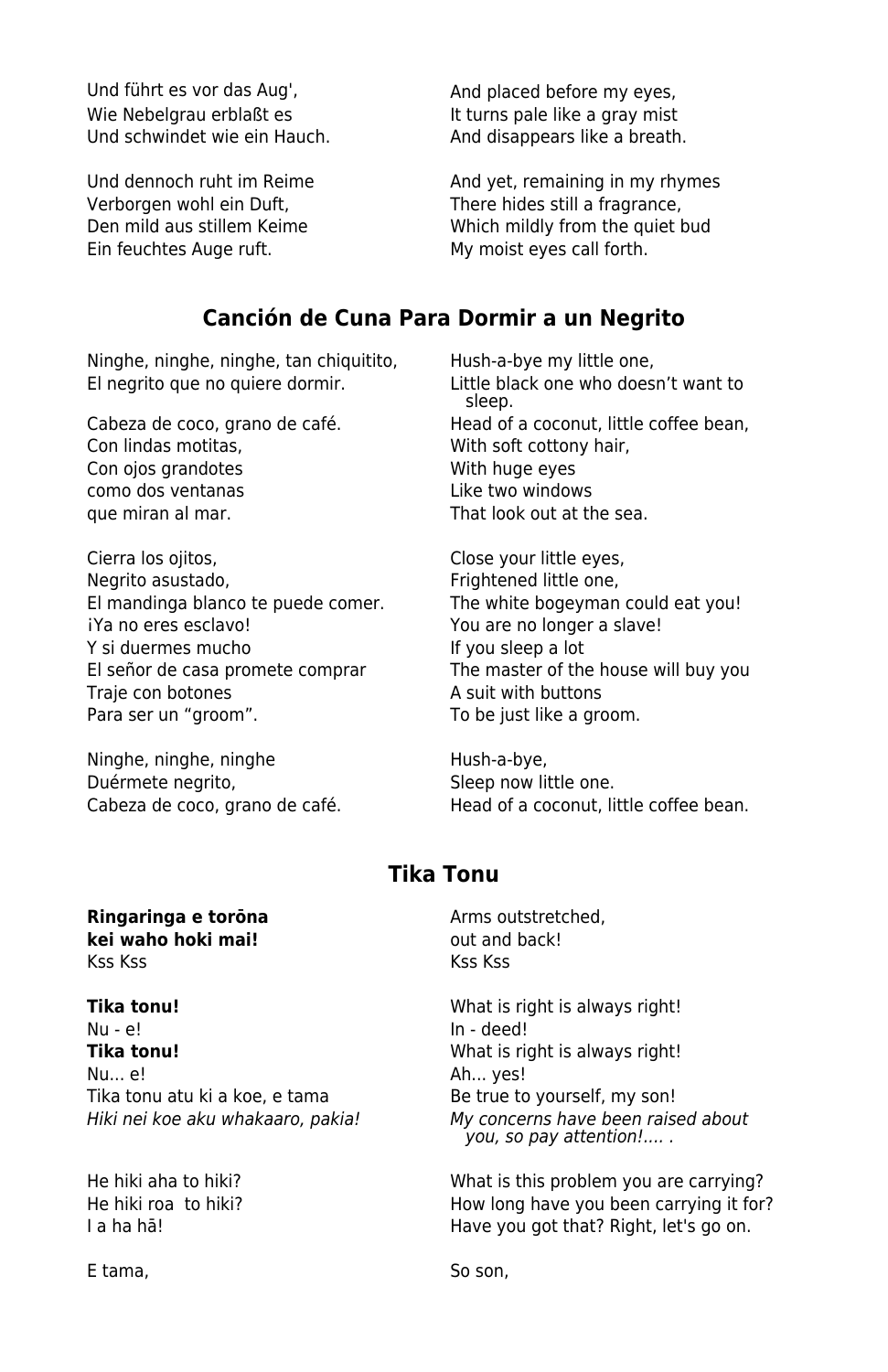E tama, the contraction of the contraction of the contraction of the contraction of the contraction of the contraction of the contraction of the contraction of the contraction of the contraction of the contraction of the c E tāu nei. **is here inside you.** Kss aue! Kss aue! Indeed! Indeed! Kss aue, hi aue... Hī! Indeed! Yes, indeed!

Te uaua ana **although it may be difficult for you** Te mārō **although it seems to be unyielding** Roa ina hoki ra<br>
Te tohe o te uaua na matter how long you reflect on it<br>
the answer to the problem the answer to the problem

#### **He Mele No Lilo**

'O Lili'ulani kū i ka moku, Lili'ulani ruler of the land

Ka pipi'o mai o ke ānuenue The arches of rainbows Nā waiho'olu'u a hālike 'ole Beams of colors unequalled

Nā hana a ke aloha Creations of love

E nānā nā maka I ke ao malama Look to the brightness of day

I ka lani malama In the heaven's brightness Hō'ike mai ana lā i ka nani The beauty is revealed

'O Kalākaua he inoa kalākaua is his name

Ka pua maila i ka mauna It blooms on the summit Ke 'ā maila i Kīlauea **Burning bright at Kīlauea** Mālamalama i Wahinekapu **Illuminating Wahinekapu** I ka pali kapu o Ka'auea Is the sacred cliff of Ka'auea<br>In the sacred cliff of Ka'auea<br>Is the same forth king of bird catch 'O Kalākaua he inoa kalākaua is his name 'O Kalākaua he inoa Kalākaua is his name

Ka pua maila i ka mauna It blooms on the summit Mālamalama i Wahinekapu **Illuminating Wahinekapu** I ka pali kapu o Ka'auea

Mahalo nui 'ia ke Kuini, The Creatly admired is Her Majesty Ke Ali'iwahine o Hawai'i The Chiefess of Hawai'i

'O ka Wohi kū i ke kalaunu, The divine Wohi ruler to the throne

Mā'alo ana i ka ua lana mālie Passing along within gently rains

Mai Hawai'i ākea I Kaua'i. From the vastness of Hawai'i to Kaua'i

'O Ka pua mae'ole i ka lā A flower that never fades in the sun

I ke kuahiwi 'o Mauna Kea **On the mountain, Mauna Kea** A ka luna o Uwēkahuna Upon the heights of Uwēkahuna Come forth king of bird catchers Ua wehi i ka hula o ka mamo **Adorned with the plumage of the mamo** Ka pua nani a 'o Hawai'i **He is the beautiful flower of Hawai'i** 

Ka pua mae'ole i ka lā  $\blacksquare$  A flower that never fades in the sun I ke kuahiwi 'o Mauna Kea **On the mountain, Mauna Kea On the mountain**, Mauna Kea<br>Ke 'ā maila i Kīlauea On David Burning bright at Kīlauea Burning bright at Kīlauea A ka luna o Uwēkahuna<br>
Lka pali kapu o Ka'auea<br>
Us the sacred cliff of Ka'auea